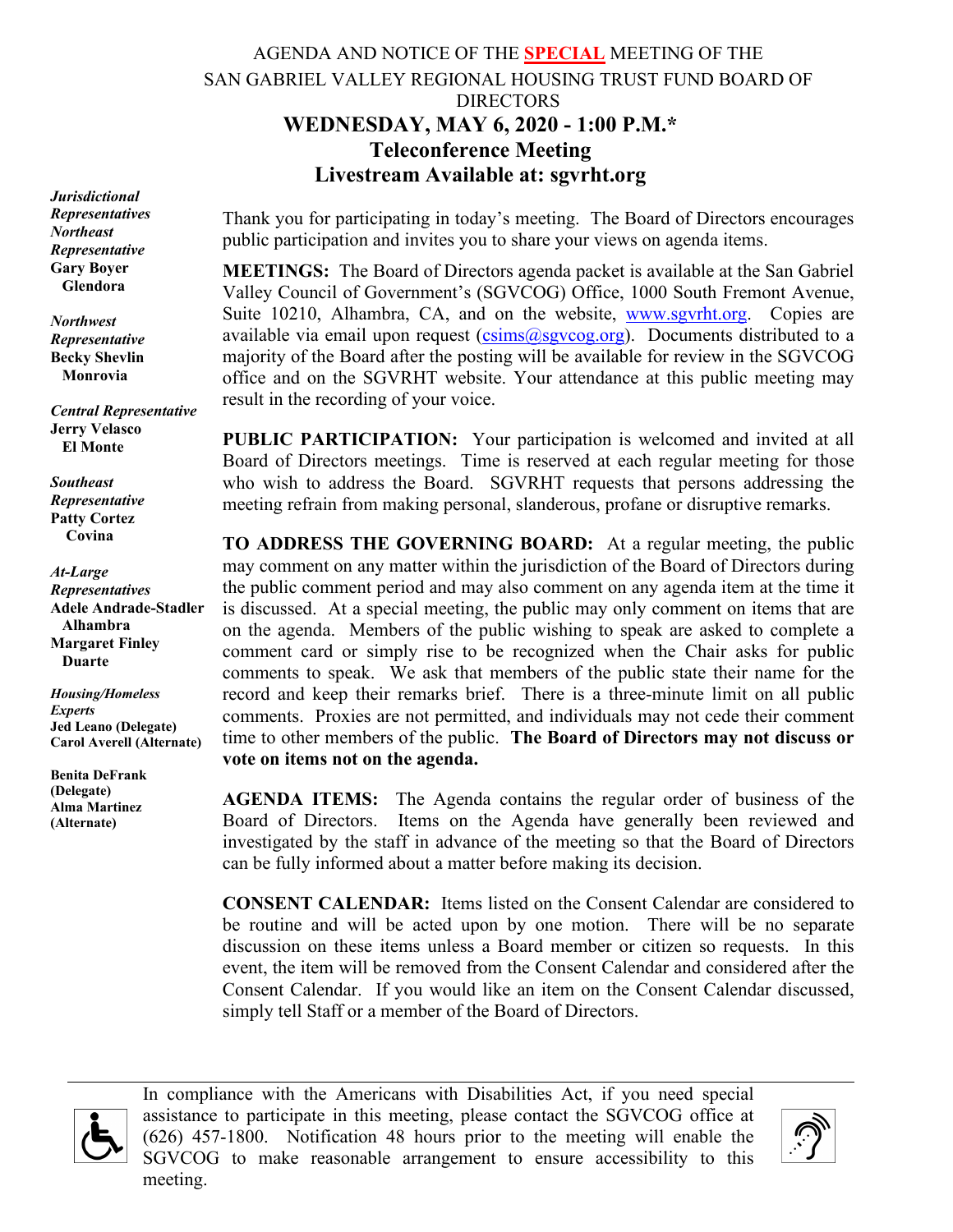**\*MEETING MODIFICATIONS DUE TO THE STATE AND LOCAL STATE OF EMERGENCY RESULTING FROM THE THREAT OF COVID-19**: On March 17, 2020, Governor Gavin Newsom issued Executive Order N-29-20 authorizing a local legislative body to hold public meetings via teleconferencing and allows for members of the public to observe and address the meeting telephonically or electronically to promote social distancing due to the state and local State of Emergency resulting from the threat of the Novel Coronavirus (COVID-19).

To follow the new Order issued by the Governor and ensure the safety of Board Members and staff for the purpose of limiting the risk of COVID-19, in-person public participation at the Board of Directors meeting scheduled for May 6, 2020, at 1:00 p.m. will be not be allowed. Members of the public may view the meeting live on the SGVCOG's website. To access the meeting video, log onto [www.sgvcog.org,](http://www.sgvcog.org/) click on the Governing Board Agenda text on the right-hand side of the homepage, then follow prompts to watch the meeting live.

Public comments can be submitted electronically by emailing kward@sgvcog.org at least 1 hour prior to the scheduled meeting time. Emailed public comments will be read into the record and should be limited to 150 words max. If you wish to comment on a specific agenda item, please identify the item in your email. General public comments will be addressed during the general public comment item on the agenda

Any member of the public requiring a reasonable accommodation to participate in this meeting should contact Katie Ward at least 48 hours prior to the meeting at  $(626)$  457-1800 or at kward@sgvcog.org.